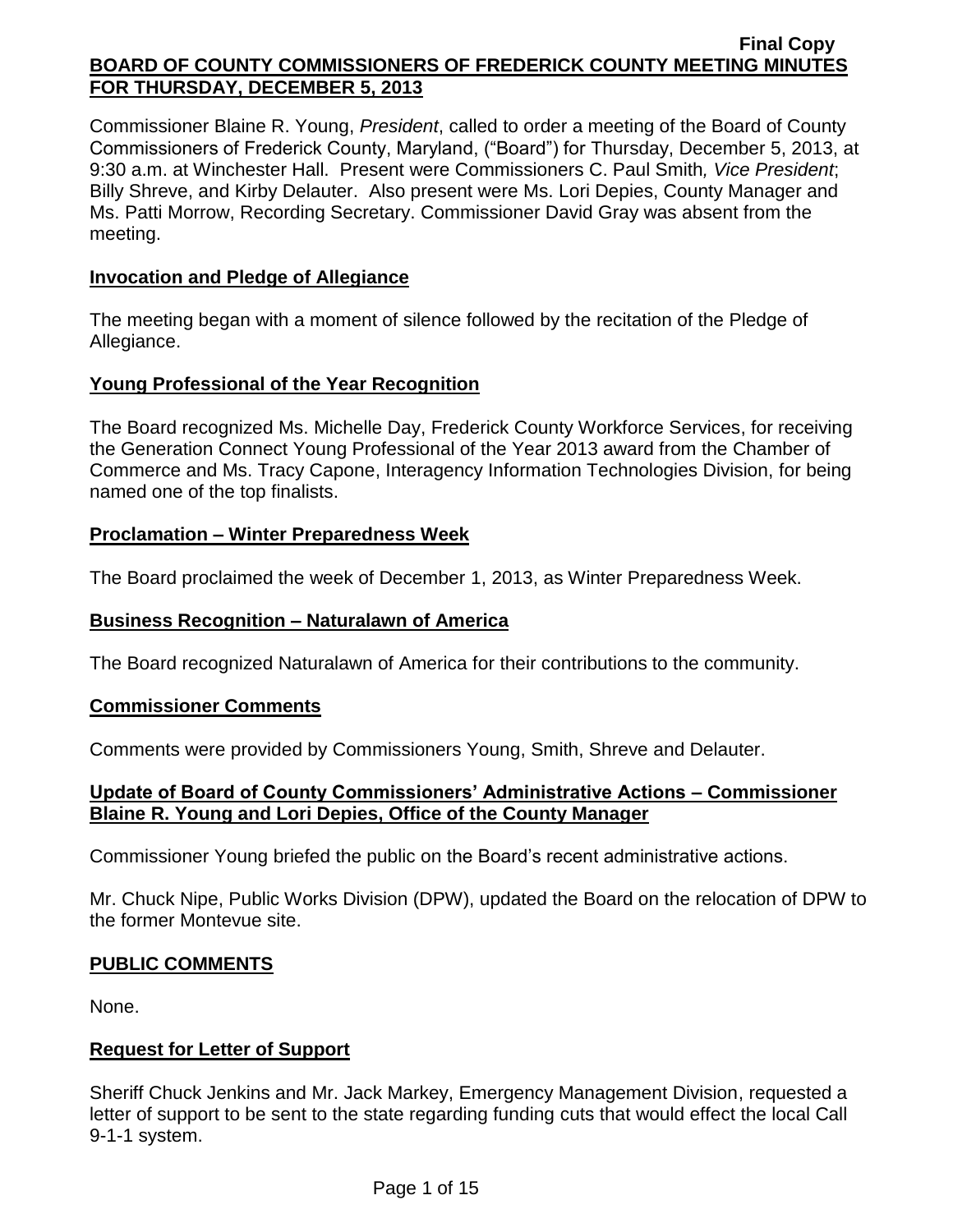*Motion to send a letter of support to the state regarding public safety – Passed 4-0.*

| <b>COMMISSIONERS</b> | <b>MOTION</b> | <b>SECOND</b> | <b>YES</b> | <b>NO</b> | <b>ABSTAIN</b> | <b>NOT PRESENT</b> |
|----------------------|---------------|---------------|------------|-----------|----------------|--------------------|
| Young                |               |               |            |           |                |                    |
| <b>Smith</b>         |               |               |            |           |                |                    |
| <b>Shreve</b>        |               |               |            |           |                |                    |
| Gray                 |               |               |            |           |                |                    |
| <b>Delauter</b>      |               | ^             |            |           |                |                    |

## **CONSENT AGENDA**

The following items were considered on the consent agenda:

- Purchasing Memo #14-072- Technology Solutions (Piggyback Contract)
- FFY 2013 Assistance to Fire Fighters Grant Program Application to the Department of Homeland Security

*Motion to approve the consent agenda as presented – Passed 4-0.*

| <b>COMMISSIONERS</b> | <b>MOTION</b> | <b>SECOND</b> | YES                  | <b>NO</b> | <b>ABSTAIN</b> | <b>NOT PRESENT</b> |
|----------------------|---------------|---------------|----------------------|-----------|----------------|--------------------|
| Young                |               |               | $\ddot{\phantom{1}}$ |           |                |                    |
| <b>Smith</b>         |               |               |                      |           |                |                    |
| <b>Shreve</b>        |               |               |                      |           |                |                    |
| Gray                 |               |               |                      |           |                |                    |
| <b>Delauter</b>      |               |               |                      |           |                |                    |

# **PUBLIC HEARINGS**

# **To Consider the Possible Sale of Property Located at 115 and 117 East Church Street, Frederick – Richard McCain, Office of the County Attorney**

A public hearing was held, as duly advertised, on the possible sale of county surplus real property.

Mr. McCain and Ms. Crystal Chamberlain, Public Works Division, presented the offers for the properties located at 115 and 117 East Church Street.

Mr. Gary Large, representing Ausherman Development Corporation, II, ("Ausherman") and Mr. Hogan, Hogan Realty Company, LLC*,* ("Hogan") were present.

There was no public comment.

*Motion to approve the offer from Hogan to purchase 115 and 117 East Church Street properties, noting the properties are not needed by the county – failed 2-1-1.*

| <b>COMMISSIONERS</b> | <b>MOTION</b> | <b>SECOND</b> | <b>YES</b> | <b>NO</b> | <b>ABSTAIN</b> | <b>NOT PRESENT</b> |
|----------------------|---------------|---------------|------------|-----------|----------------|--------------------|
| Young                |               |               |            |           |                |                    |
| <b>Smith</b>         |               |               | ,,         |           |                |                    |
| <b>Shreve</b>        |               |               |            |           |                |                    |
| Gray                 |               |               |            |           |                |                    |
| <b>Delauter</b>      |               | "             | ,,,        |           |                |                    |

*(Commissioner Shreve left the meeting.)*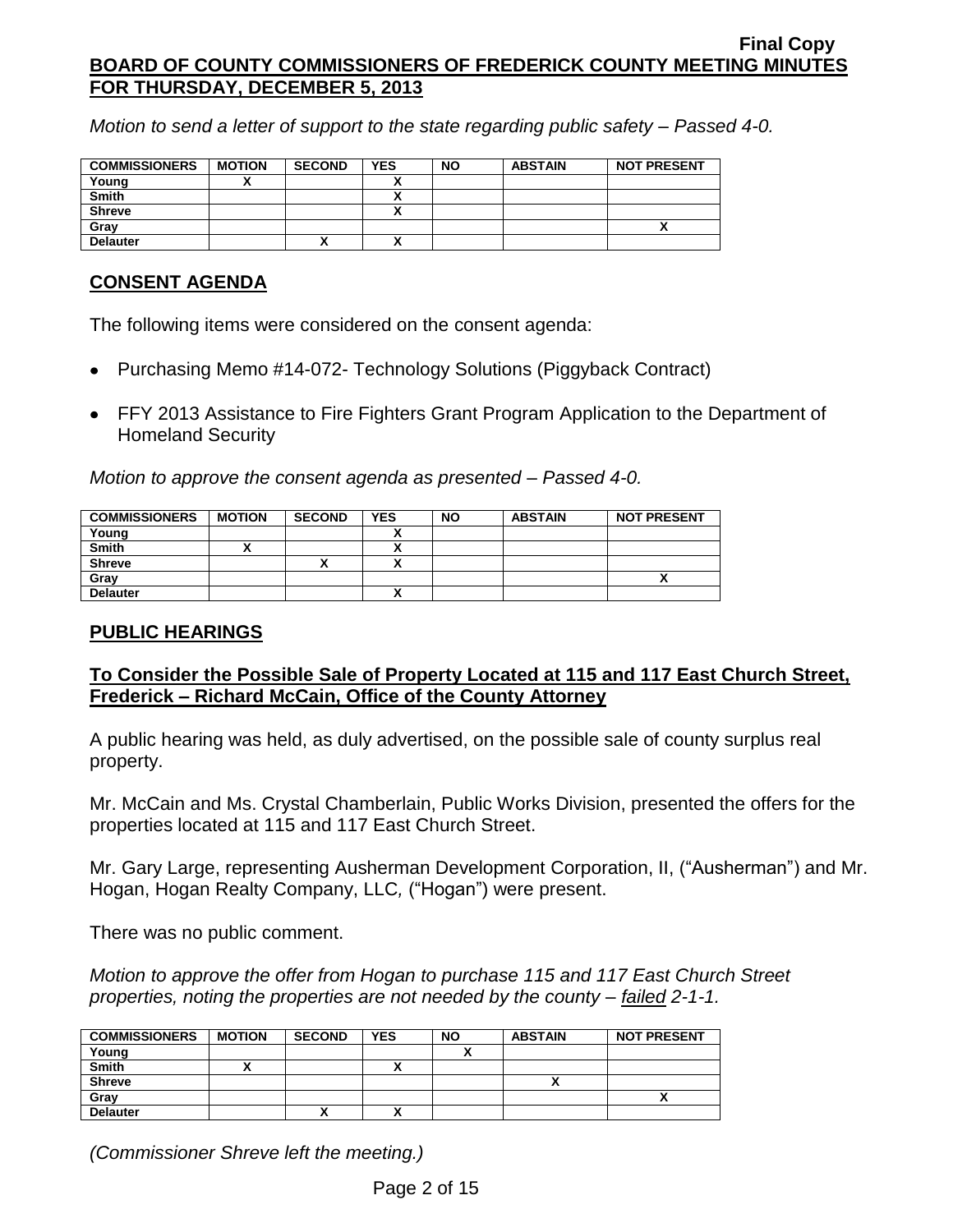*Motion to reconsider the prior vote – Passed 3-0.*

| <b>COMMISSIONERS</b> | <b>MOTION</b> | <b>SECOND</b> | <b>YES</b> | <b>NO</b> | <b>ABSTAIN</b> | <b>NOT PRESENT</b> |
|----------------------|---------------|---------------|------------|-----------|----------------|--------------------|
| Young                |               |               |            |           |                |                    |
| <b>Smith</b>         |               |               |            |           |                |                    |
| <b>Shreve</b>        |               |               |            |           |                |                    |
| Gray                 |               |               |            |           |                |                    |
| <b>Delauter</b>      |               | ,,            |            |           |                |                    |

*Motion to accept the cash offer from Ausherman with the amendment that Ausherman would purchase both properties, noting the county has no use for the properties – Passed 2-1.*

| <b>COMMISSIONERS</b> | <b>MOTION</b> | <b>SECOND</b> | <b>YES</b> | <b>NO</b> | <b>ABSTAIN</b> | <b>NOT PRESENT</b> |
|----------------------|---------------|---------------|------------|-----------|----------------|--------------------|
| Young                |               |               |            |           |                |                    |
| <b>Smith</b>         |               |               |            |           |                |                    |
| <b>Shreve</b>        |               |               |            |           |                |                    |
| Gray                 |               |               |            |           |                |                    |
| <b>Delauter</b>      |               | Λ             |            |           |                |                    |

*Motion to extend the offer to Hogan as presented if Ausherman rejects the offer (time frame of 72 hours), noting the county has no use for the properties – Passed 3-0.*

| <b>COMMISSIONERS</b> | <b>MOTION</b> | <b>SECOND</b> | <b>YES</b>   | <b>NO</b> | <b>ABSTAIN</b> | <b>NOT PRESENT</b> |
|----------------------|---------------|---------------|--------------|-----------|----------------|--------------------|
| Young                |               |               |              |           |                |                    |
| <b>Smith</b>         |               |               |              |           |                |                    |
| <b>Shreve</b>        |               |               |              |           |                | ↗                  |
| Gray                 |               |               |              |           |                |                    |
| <b>Delauter</b>      |               | "             | $\mathbf{v}$ |           |                |                    |

(Commissioner Shreve returned to the meeting.)

### **To Consider the Solid Waste Management Administration of Landfill Accounts – Phil Harris and Lori Finafrock, Utilities and Solid Waste Management Division (DUSWM)**

A public hearing was held, as duly advertised, on a proposed resolution which would update and amend the Department of Solid Waste Management policy for administration of delinquent landfill accounts.

Mr. Harris, Ms. Finafrock and Mr. Kevin Demosky, DUSWM, were present. It was noted the updates would allow, with a payment guarantee in one of three forms, new accounts to be established, as well as account holders with previous delinquencies to establish a new account.

There was no public comment.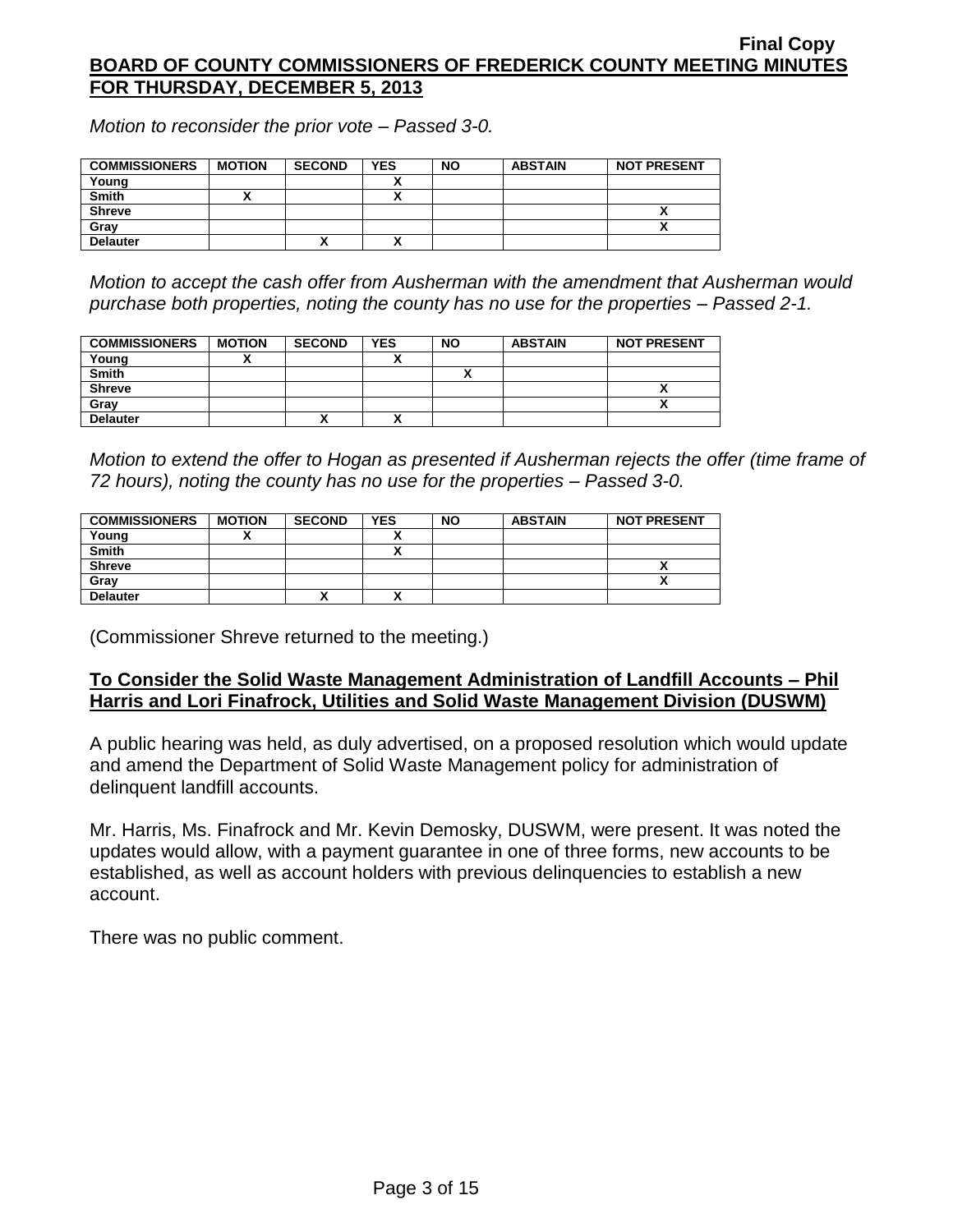*Motion to approve the proposed resolution to establish new account application and service agreement forms for billable customers and delegate the authority to make changes to the forms to the DUSWM director with the approval of the Office of the County Attorney – Passed 4-0.*

| <b>COMMISSIONERS</b> | <b>MOTION</b> | <b>SECOND</b> | <b>YES</b> | <b>NO</b> | <b>ABSTAIN</b> | <b>NOT PRESENT</b> |
|----------------------|---------------|---------------|------------|-----------|----------------|--------------------|
| Young                |               |               |            |           |                |                    |
| <b>Smith</b>         |               |               |            |           |                |                    |
| <b>Shreve</b>        |               |               |            |           |                |                    |
| Gray                 |               |               |            |           |                |                    |
| <b>Delauter</b>      |               |               | ~          |           |                |                    |

(A copy of the approved/adopted resolution can be obtained in the County Manager's Office or from the county's website, [www.FrederickCountyMD.gov.](http://www.frederickcountymd.gov/))

### **Amendment of the Frederick County Ethics Ordinance – Linda Thall, Office of the County Attorney**

A public hearing was held, as duly advertised, on the proposed amendments to the Frederick County Ethics Ordinance.

Ms. Thall presented the proposed amendments that would revise the Ethics Ordinance to require candidates for County Executive and County Council to file financial disclosure statements when they file their certificates of candidacy.

There was no public comment.

*Motion to approve and adopt the proposed amendments to the Ethics Ordinance as presented – Passed 4-0.*

| <b>COMMISSIONERS</b> | <b>MOTION</b> | <b>SECOND</b> | <b>YES</b> | <b>NO</b> | <b>ABSTAIN</b> | <b>NOT PRESENT</b> |
|----------------------|---------------|---------------|------------|-----------|----------------|--------------------|
| Young                |               |               |            |           |                |                    |
| <b>Smith</b>         |               |               | ~          |           |                |                    |
| <b>Shreve</b>        |               |               | ~          |           |                |                    |
| Gray                 |               |               |            |           |                | Λ                  |
| <b>Delauter</b>      |               | ́             | ^          |           |                |                    |

(A copy of the approved/adopted ordinance can be obtained in the County Manager's Office or from the county's website, [www.FrederickCountyMD.gov.](http://www.frederickcountymd.gov/))

### **WORKSESSION**

## **Expansion of the Residential Curbside Recycling Program to Include Eligibility of Certain Multi-family Dwellings – Phil Harris and Lori Finafrock, Utilities and Solid Waste Management Division**

Mr. Harris and Ms. Finafrock noted that based on results from a direct mail survey of potentially eligible properties, a majority were not interested in curbside recycling service and the accompanying Service Benefit Charge increase.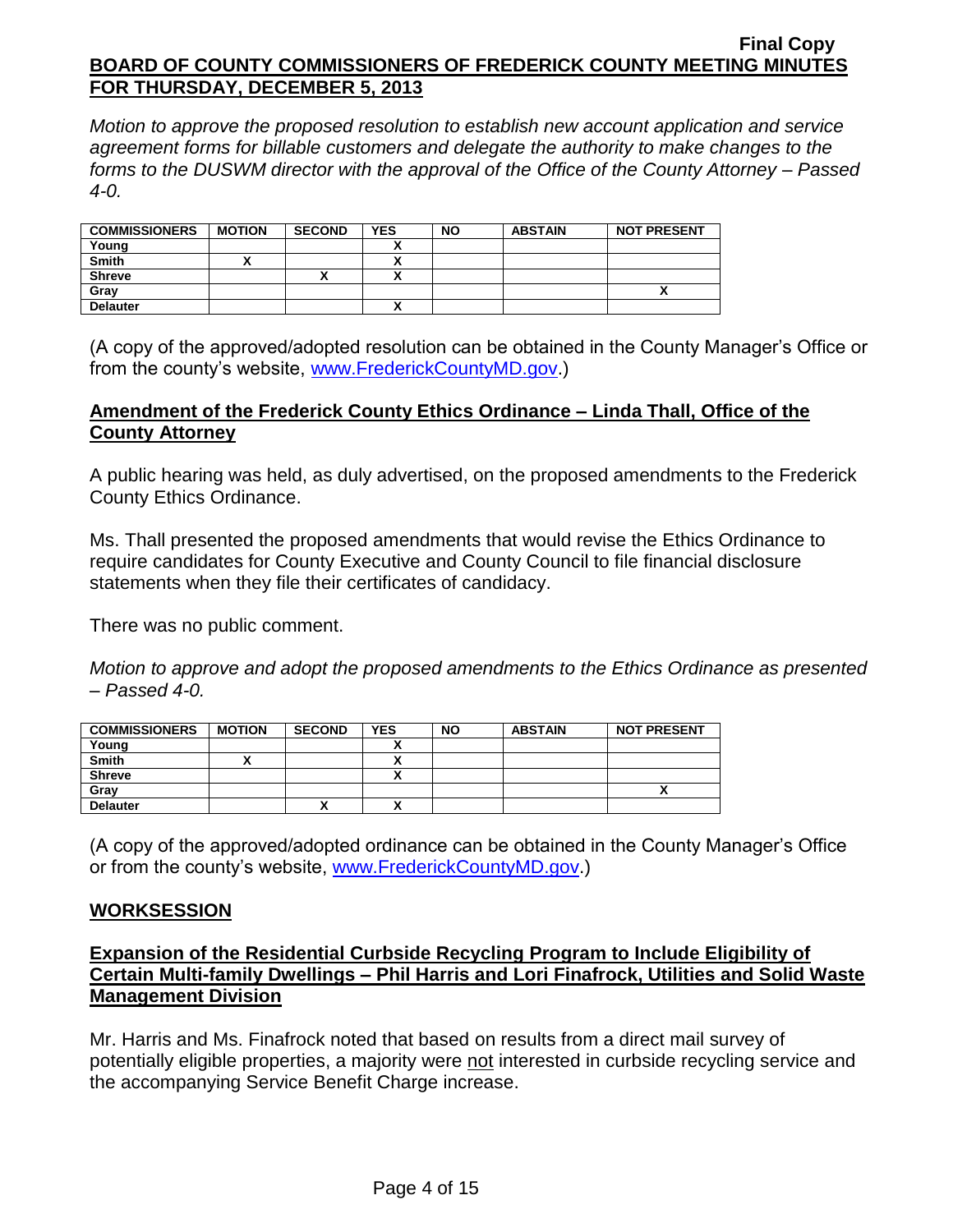*Motion to accept the staff recommendation to make no changes to the existing residential curbside recycling program – Passed 4-0.*

| <b>COMMISSIONERS</b> | <b>MOTION</b> | <b>SECOND</b> | <b>YES</b>               | <b>NO</b> | <b>ABSTAIN</b> | <b>NOT PRESENT</b> |
|----------------------|---------------|---------------|--------------------------|-----------|----------------|--------------------|
| Young                |               |               |                          |           |                |                    |
| <b>Smith</b>         |               |               | Λ                        |           |                |                    |
| <b>Shreve</b>        |               |               | $\overline{\phantom{a}}$ |           |                |                    |
| Gray                 |               |               |                          |           |                |                    |
| <b>Delauter</b>      |               |               | Λ                        |           |                |                    |

### **ADMINISTRATIVE BUSINESS**

#### **Bid Award – Purchasing Memo #14-063 – NPDES Consulting Services - Diane George, Finance Division**

*Motion to approve Purchasing Memo #14-063 as presented – Passed 3-1.*

| <b>COMMISSIONERS</b> | <b>MOTION</b> | <b>SECOND</b> | <b>YES</b>               | <b>NO</b> | <b>ABSTAIN</b> | <b>NOT PRESENT</b> |
|----------------------|---------------|---------------|--------------------------|-----------|----------------|--------------------|
| Young                |               |               |                          |           |                |                    |
| <b>Smith</b>         |               |               |                          |           |                |                    |
| <b>Shreve</b>        |               | '             | $\overline{\phantom{a}}$ |           |                |                    |
| Grav                 |               |               |                          |           |                | ,,                 |
| <b>Delauter</b>      |               |               |                          |           |                |                    |

## **Present for Signature Purposes the Ordinance Regarding Rezoning Amendment #R-13- 02, MS Gladhill / Plankstone Branch PUD (Public Hearing Held 11/19/13) – Michael Chomel, Office of the County Attorney**

Mr. Chomel presented the ordinance regarding Rezoning Amendment #R-13-02 for signature.

*No action was taken.*

#### **Russell Holdings, LLC Memorandum of Understanding (MOU) Amendment – Ron Burns, Community Development Division**

Mr. Burns presented the request to amend the executed MOU with Russell Holdings, LLC, regarding certain road improvements and the acquisition of property for future road improvements to MD 85.

*Motion to approve the MOU as presented – Passed 4-0.*

| <b>COMMISSIONERS</b> | <b>MOTION</b> | <b>SECOND</b> | <b>YES</b> | <b>NO</b> | <b>ABSTAIN</b> | <b>NOT PRESENT</b> |
|----------------------|---------------|---------------|------------|-----------|----------------|--------------------|
| Young                |               |               |            |           |                |                    |
| <b>Smith</b>         |               |               |            |           |                |                    |
| <b>Shreve</b>        |               |               |            |           |                |                    |
| Gray                 |               |               |            |           |                |                    |
| <b>Delauter</b>      |               | ́             |            |           |                |                    |

Mr. Matt Holbrook, St. Johns Properties, commented on the status of various properties in Frederick County.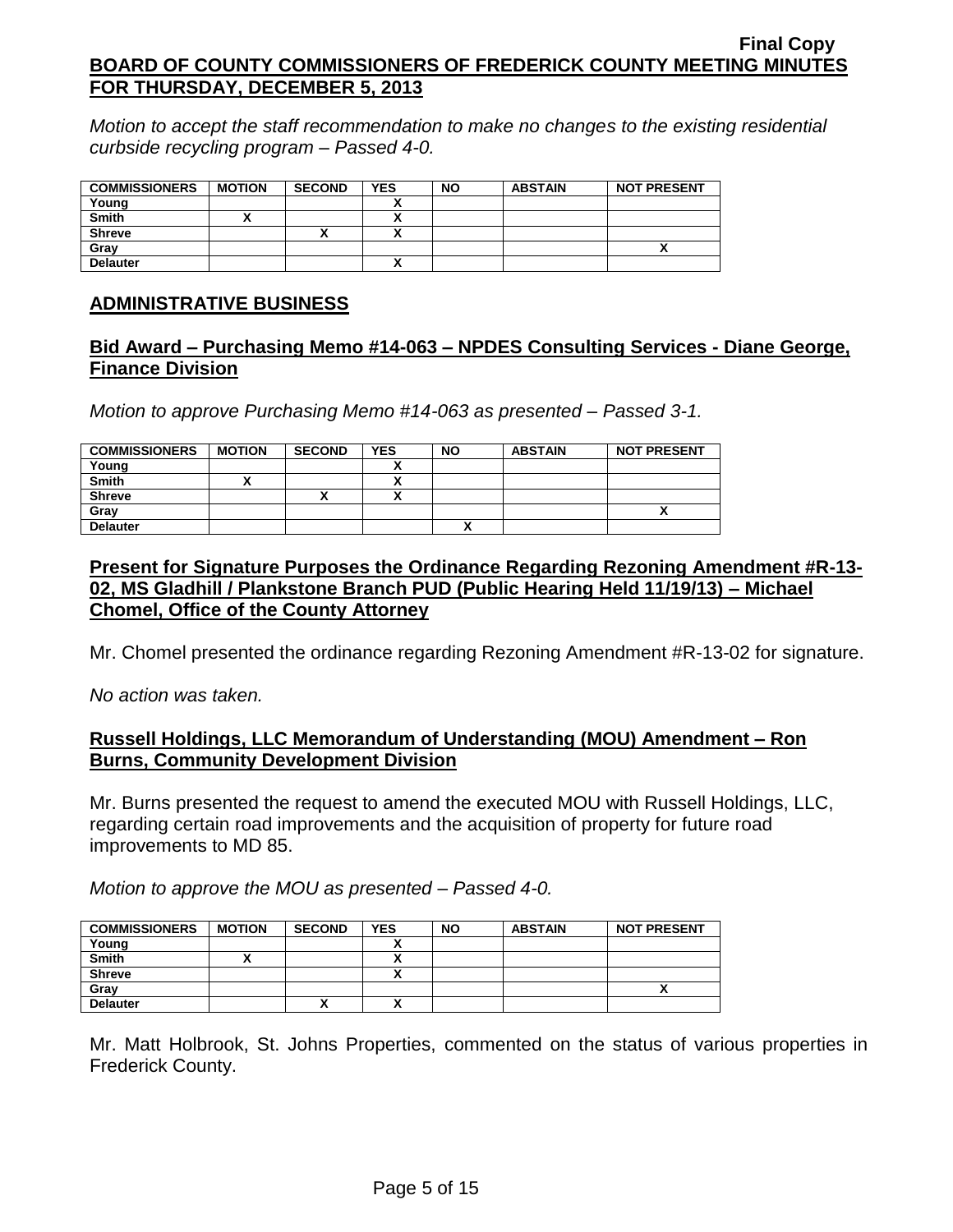## **Monrovia Town Center PUD and DRRA Public Hearing Procedures for December 10 and Subsequent Days – Jim Gugel, Community Development Division**

The procedures for the public hearing were discussed. It was noted the applicant would have 30 minutes for rebuttal.

*The Board took no action as this item was informational.*

# **Middletown Volunteer Fire Station Progress Update – Sue Barthol, Public Works Division**

The following were present for the update: Mr. Chuck Nipe, Public Works Division, Chief Denise Pouget, Mr. Michael Grierson and Mr. John North, Fire and Rescue Services Division.

*By unanimous consent, staff was directed to return in February with an update on findings regarding an alternate location for the fire station, program adjustments, and impacts of an additional \$1 million or up to \$5.4 million to the budget.*

## **Updates from County Commissioners' Liaison – Dave Dunn, Community Development Division**

Mr. Dunn presented the updates.

*The Board took no action as this item was informational.*

# **CLOSED SESSION**

Maryland Annotated Code State Government Article § 10-508(a) (1) To discuss: (i) The appointment, employment, assignment, promotion, discipline, demotion, compensation, removal, resignation, or performance evaluation of appointees, employees, or officials over whom it has jurisdiction; or (ii) Any other personnel matter that affects one or more specific individuals.

Topic: To consider an appeal under the county personnel rules.

Maryland Annotated Code State Government Article § 10-508(a) (7) To consult with counsel to obtain legal advice on a legal matter; and (8) To consult with staff, consultants, or other individuals about pending or potential litigation.

Topic: To discuss with the county's attorneys and staff the legal options available to respond to an administrative decision.

Topic: To discuss with the county's attorneys and staff issues related to an upcoming public hearing.

Maryland Annotated Code State Government Article § 10-508(a) (14) Before a contract is awarded or bids are opened, discuss a matter directly related to a negotiation strategy or the contents of a bid or proposal, if public discussion or disclosure would adversely impact the ability of the public body to participate in the competitive bidding or proposal process.

Topic: To consider the disposal of county surplus property.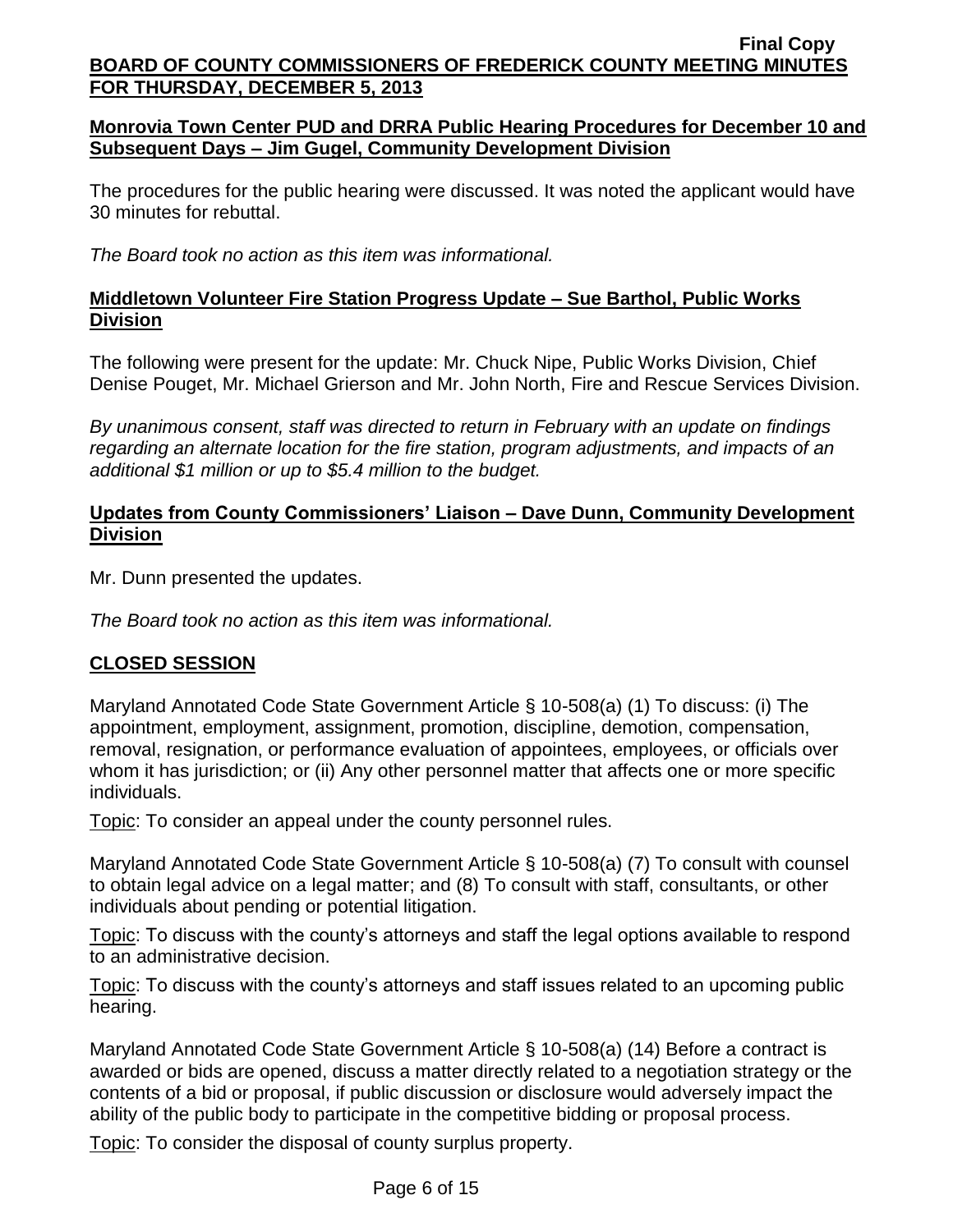*Motion to go into closed session – Passed 4-0.*

| <b>COMMISSIONERS</b> | <b>MOTION</b> | <b>SECOND</b> | <b>YES</b> | <b>NO</b> | <b>ABSTAIN</b> | <b>NOT PRESENT</b> |
|----------------------|---------------|---------------|------------|-----------|----------------|--------------------|
| Young                |               |               |            |           |                |                    |
| <b>Smith</b>         |               |               |            |           |                |                    |
| <b>Shreve</b>        |               |               |            |           |                |                    |
| Gray                 |               |               |            |           |                |                    |
| <b>Delauter</b>      |               | ^             |            |           |                |                    |

#### **PUBLIC COMMENTS**

None.

# **QUESTIONS – PRESS**

None.

# **COMMISSIONER COMMENTS**

None.

## **ADJOURN**

The meeting adjourned at 12:15 p.m.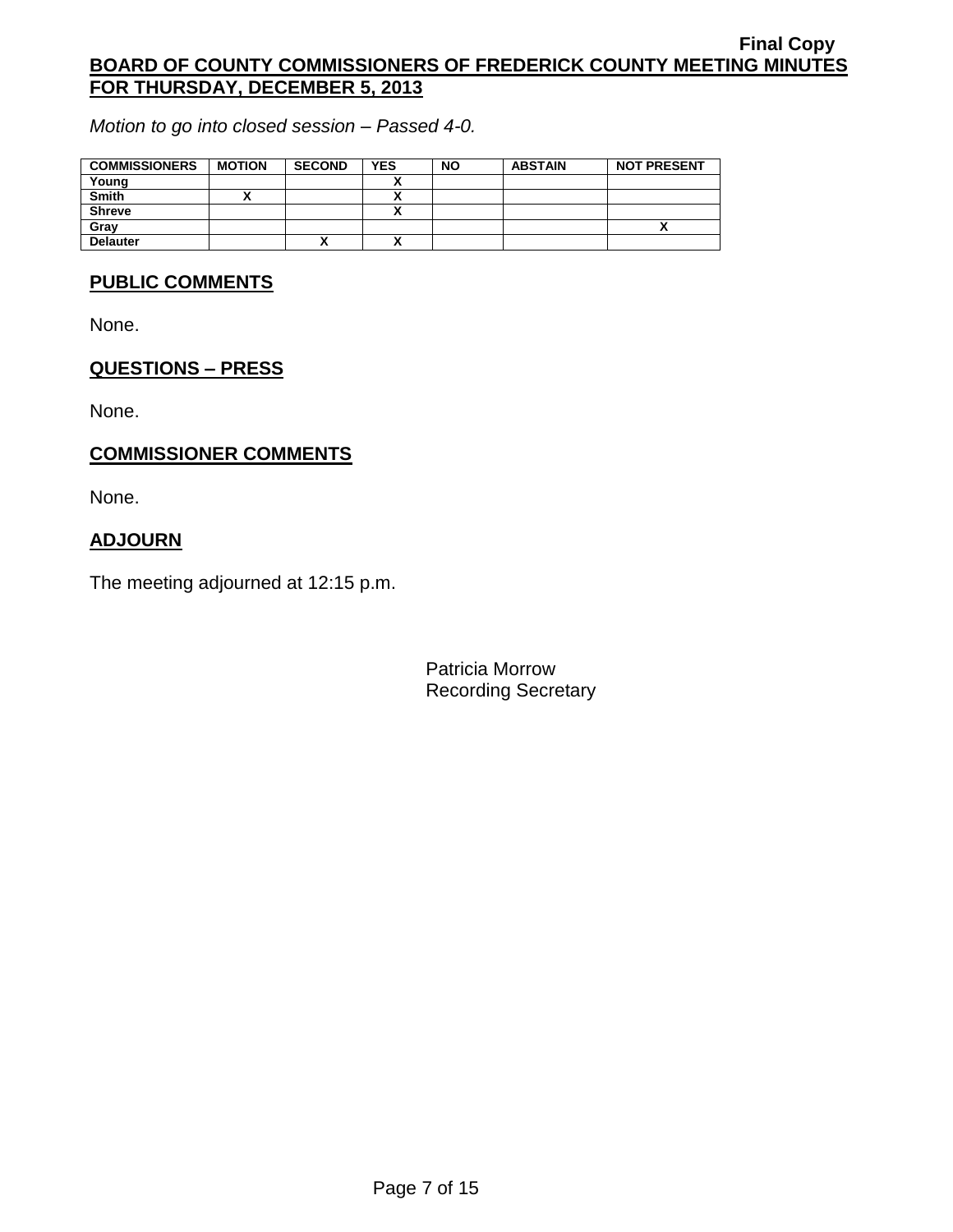# **FORM OF STATEMENT FOR CLOSING THE MEETING OF THURSDAY, DECEMBER 5, 2013**

# **STATUTORY AUTHORITY TO CLOSE SESSION**

## **State Government Article §10-508(a):**

(1) To discuss: (i) The appointment, employment, assignment, promotion, discipline, demotion, compensation, removal, resignation, or performance evaluation of appointees, employees, or officials over whom it has jurisdiction; or (ii) Any other personnel matter that affects one or more specific individuals.

### **Motion:**

Commissioner Smith moved to go into closed session in accordance with Maryland Annotated Code State Government Article §10-508(a) (1) To discuss: (i) The appointment, employment, assignment, promotion, discipline, demotion, compensation, removal, resignation, or performance evaluation of appointees, employees, or officials over whom it has jurisdiction; or (ii) Any other personnel matter that affects one or more specific individuals; (7) To consult with counsel to obtain legal advice on a legal matter; (8) To consult with staff, consultants, or other individuals about pending or potential litigation; and (14) Before a contract is awarded or bids are opened, discuss a matter directly related to a negotiation strategy or the contents of a bid or proposal, if public discussion or disclosure would adversely impact the ability of the public body to participate in the competitive bidding or proposal process. Commissioner Delauter seconded the motion that passed 4-0 with Commissioner Gray absent.

### **Time and Location:**

12:25 p.m. – Third Floor Meeting Room, Winchester Hall

# **Topic to be Discussed:**

To consider an appeal under the county personnel rules.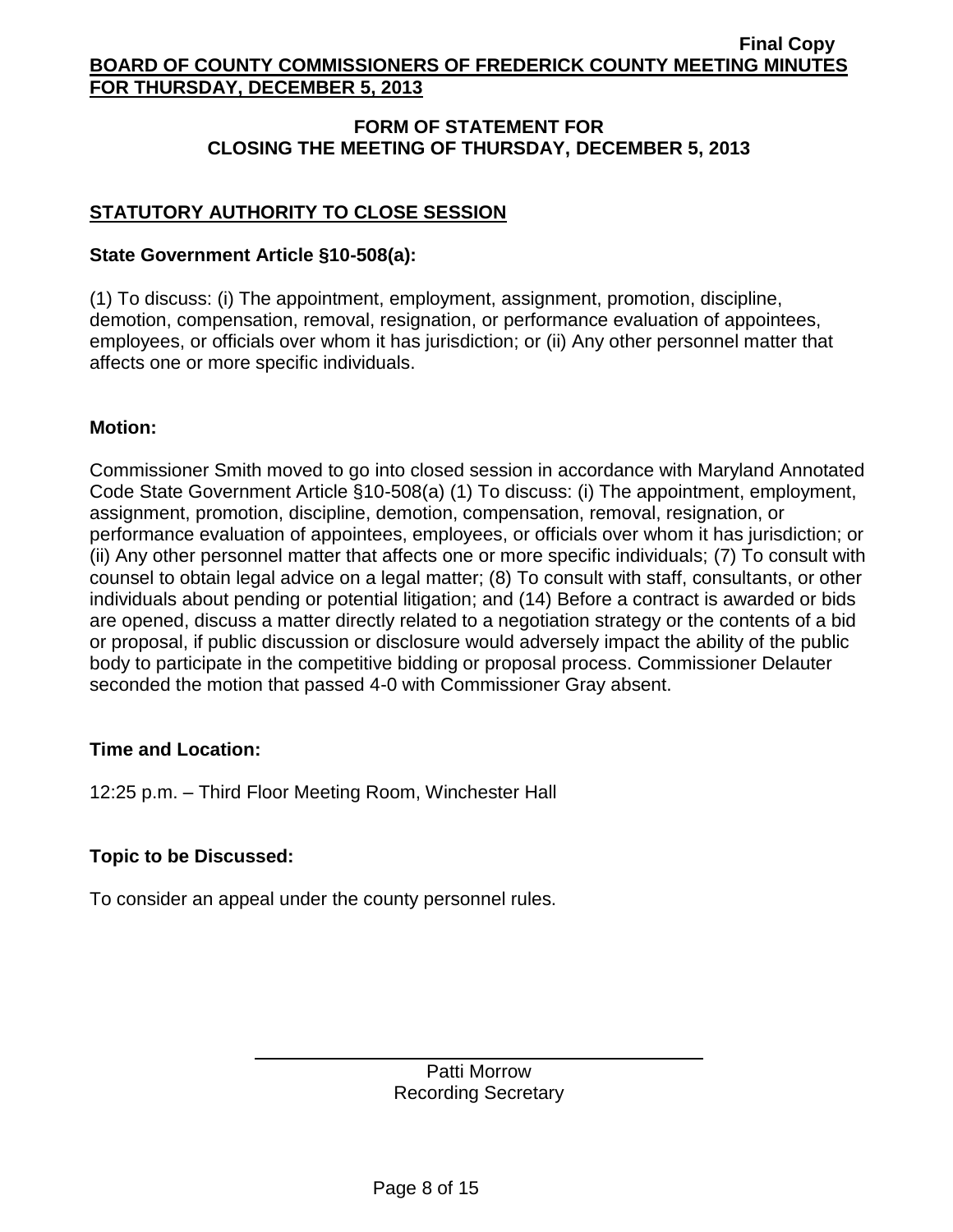### **FORM OF STATEMENT FOR MINUTES OF NEXT OPEN MEETING ON THURSDAY, DECEMBER 19, 2013, FOLLOWING THE CLOSED MEETING OF THURSDAY, DECEMBER 5, 2013**

# **STATUTORY AUTHORITY TO CLOSE SESSION**

# **State Government Article §10-508(a):**

(1) To discuss: (i) The appointment, employment, assignment, promotion, discipline, demotion, compensation, removal, resignation, or performance evaluation of appointees, employees, or officials over whom it has jurisdiction; or (ii) Any other personnel matter that affects one or more specific individuals.

# **Motion:**

Commissioner Smith moved to go into closed session in accordance with Maryland Annotated Code State Government Article §10-508(a) (1) To discuss: (i) The appointment, employment, assignment, promotion, discipline, demotion, compensation, removal, resignation, or performance evaluation of appointees, employees, or officials over whom it has jurisdiction; or (ii) Any other personnel matter that affects one or more specific individuals; (7) To consult with counsel to obtain legal advice on a legal matter; (8) To consult with staff, consultants, or other individuals about pending or potential litigation; and (14) Before a contract is awarded or bids are opened, discuss a matter directly related to a negotiation strategy or the contents of a bid or proposal, if public discussion or disclosure would adversely impact the ability of the public body to participate in the competitive bidding or proposal process. Commissioner Delauter seconded the motion that passed 4-0 with Commissioner Gray absent.

# **Time and Location:**

12:25 p.m. – Third Floor Meeting Room, Winchester Hall

### **Others in Attendance:**

J. Mathias, L. Depies, M. Chomel and M. Hose.

# **Topic Discussed:**

To consider an appeal under the county personnel rules.

### **Action Taken:**

The Board authorized staff to deny the appeal.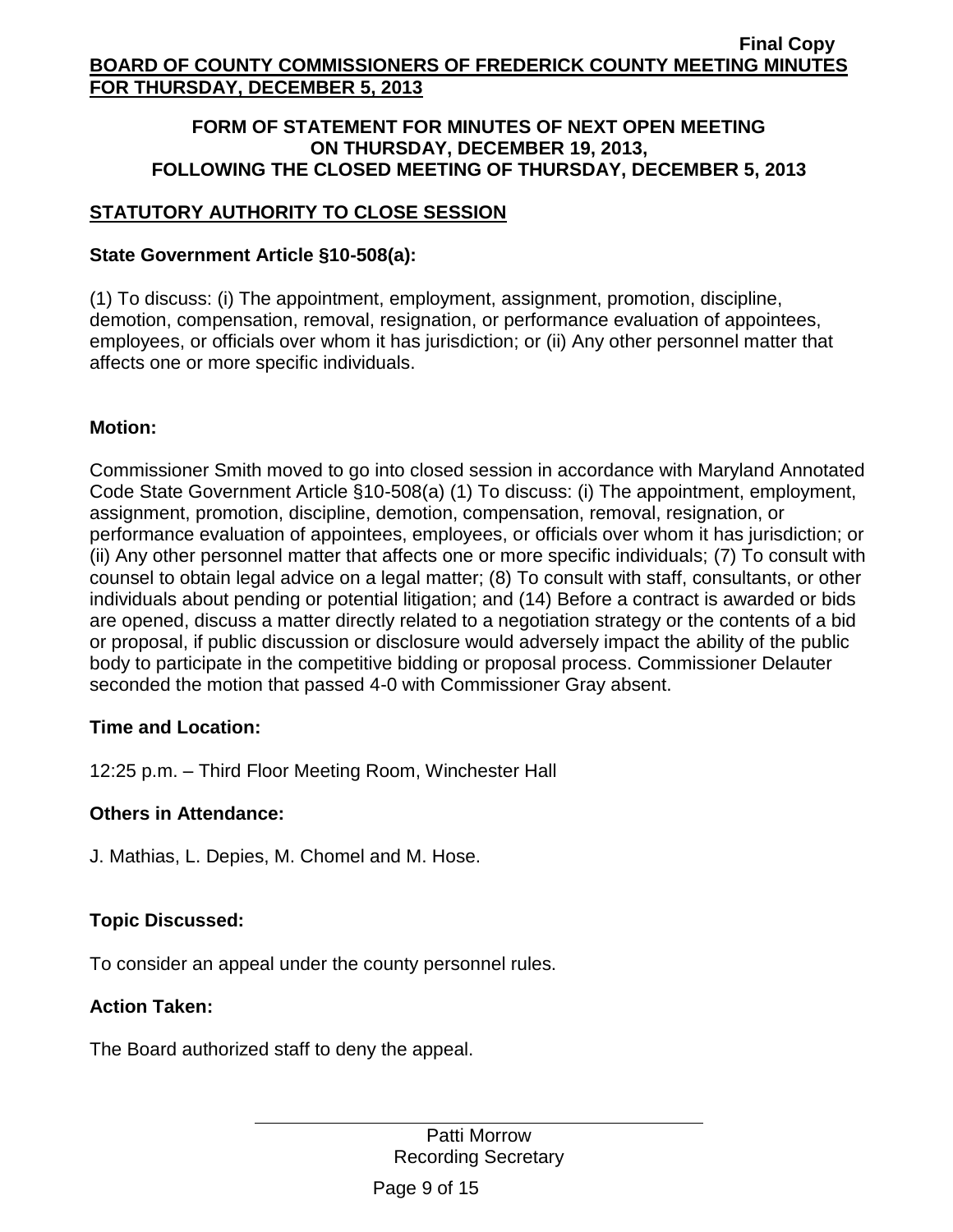# **FORM OF STATEMENT FOR CLOSING THE MEETING OF THURSDAY, DECEMBER 5, 2013**

# **STATUTORY AUTHORITY TO CLOSE SESSION**

## **State Government Article §10-508(a):**

(7) To consult with counsel to obtain legal advice on a legal matter; and (8) To consult with staff, consultants, or other individuals about pending or potential litigation.

# **Motion:**

Commissioner Smith moved to go into closed session in accordance with Maryland Annotated Code State Government Article §10-508(a) (1) To discuss: (i) The appointment, employment, assignment, promotion, discipline, demotion, compensation, removal, resignation, or performance evaluation of appointees, employees, or officials over whom it has jurisdiction; or (ii) Any other personnel matter that affects one or more specific individuals; (7) To consult with counsel to obtain legal advice on a legal matter; (8) To consult with staff, consultants, or other individuals about pending or potential litigation; and (14) Before a contract is awarded or bids are opened, discuss a matter directly related to a negotiation strategy or the contents of a bid or proposal, if public discussion or disclosure would adversely impact the ability of the public body to participate in the competitive bidding or proposal process. Commissioner Delauter seconded the motion that passed 4-0 with Commissioner Gray absent.

### **Time and Location:**

12:25 p.m. – Third Floor Meeting Room, Winchester Hall

### **Topic to be Discussed:**

To discuss with the county's attorneys and staff the legal options available to respond to an administrative decision.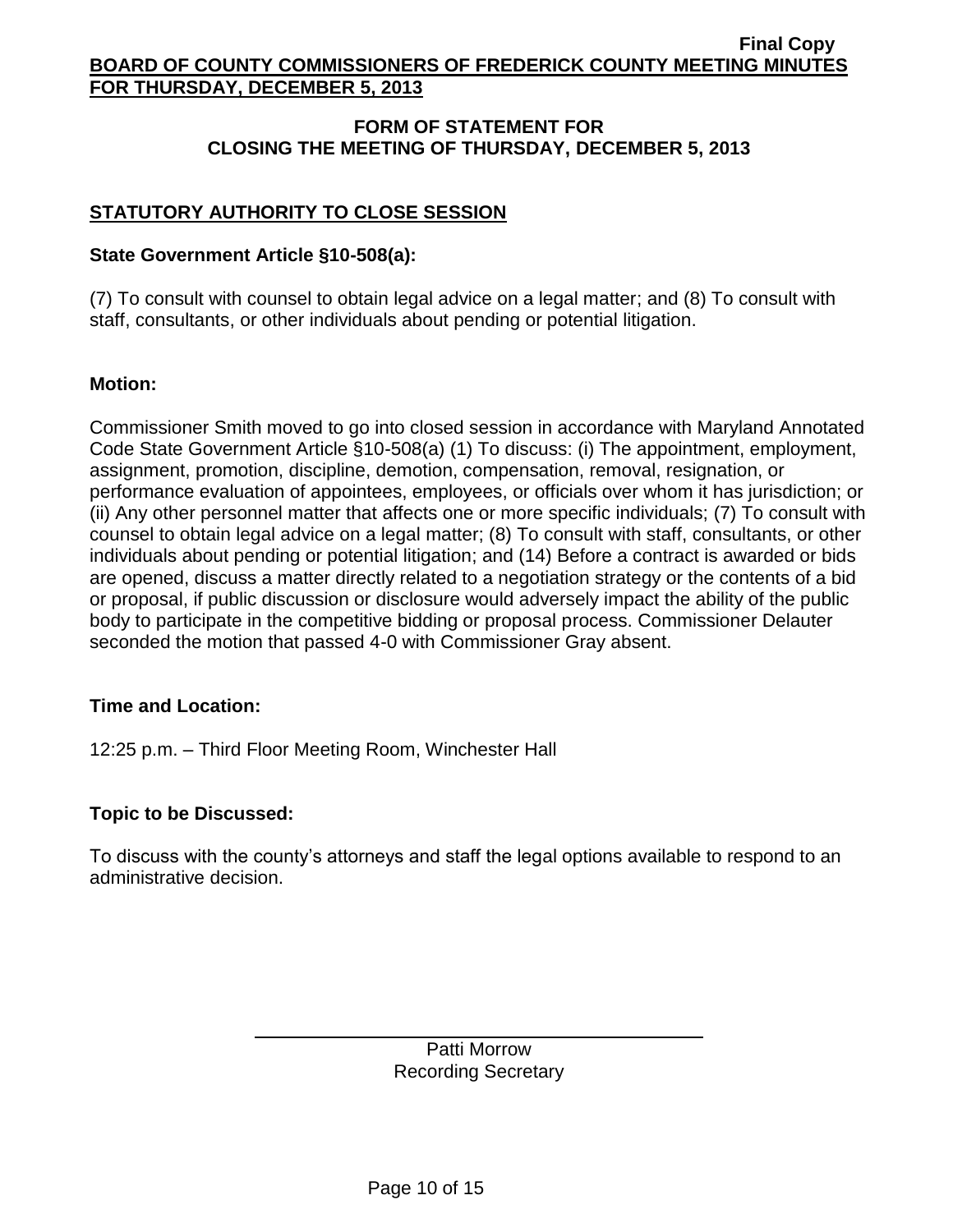#### **FORM OF STATEMENT FOR MINUTES OF NEXT OPEN MEETING ON THURSDAY, DECEMBER 19, 2013, FOLLOWING THE CLOSED MEETING OF THURSDAY, DECEMBER 5, 2013**

# **STATUTORY AUTHORITY TO CLOSE SESSION**

# **State Government Article §10-508(a):**

(7) To consult with counsel to obtain legal advice on a legal matter; and (8) To consult with staff, consultants, or other individuals about pending or potential litigation.

# **Motion:**

Commissioner Smith moved to go into closed session in accordance with Maryland Annotated Code State Government Article §10-508(a) (1) To discuss: (i) The appointment, employment, assignment, promotion, discipline, demotion, compensation, removal, resignation, or performance evaluation of appointees, employees, or officials over whom it has jurisdiction; or (ii) Any other personnel matter that affects one or more specific individuals; (7) To consult with counsel to obtain legal advice on a legal matter; (8) To consult with staff, consultants, or other individuals about pending or potential litigation; and (14) Before a contract is awarded or bids are opened, discuss a matter directly related to a negotiation strategy or the contents of a bid or proposal, if public discussion or disclosure would adversely impact the ability of the public body to participate in the competitive bidding or proposal process. Commissioner Delauter seconded the motion that passed 4-0 with Commissioner Gray absent.

### **Time and Location:**

12:25 p.m. – Third Floor Meeting Room, Winchester Hall

# **Others in Attendance:**

J. Mathias, L. Depies, M. Marschner, R. McCain, and R. Santangelo.

# **Topic Discussed:**

To discuss with the county's attorneys and staff the legal options available to respond to an administrative decision.

### **Action Taken:**

The Board directed staff to appeal the decision to the Circuit Court.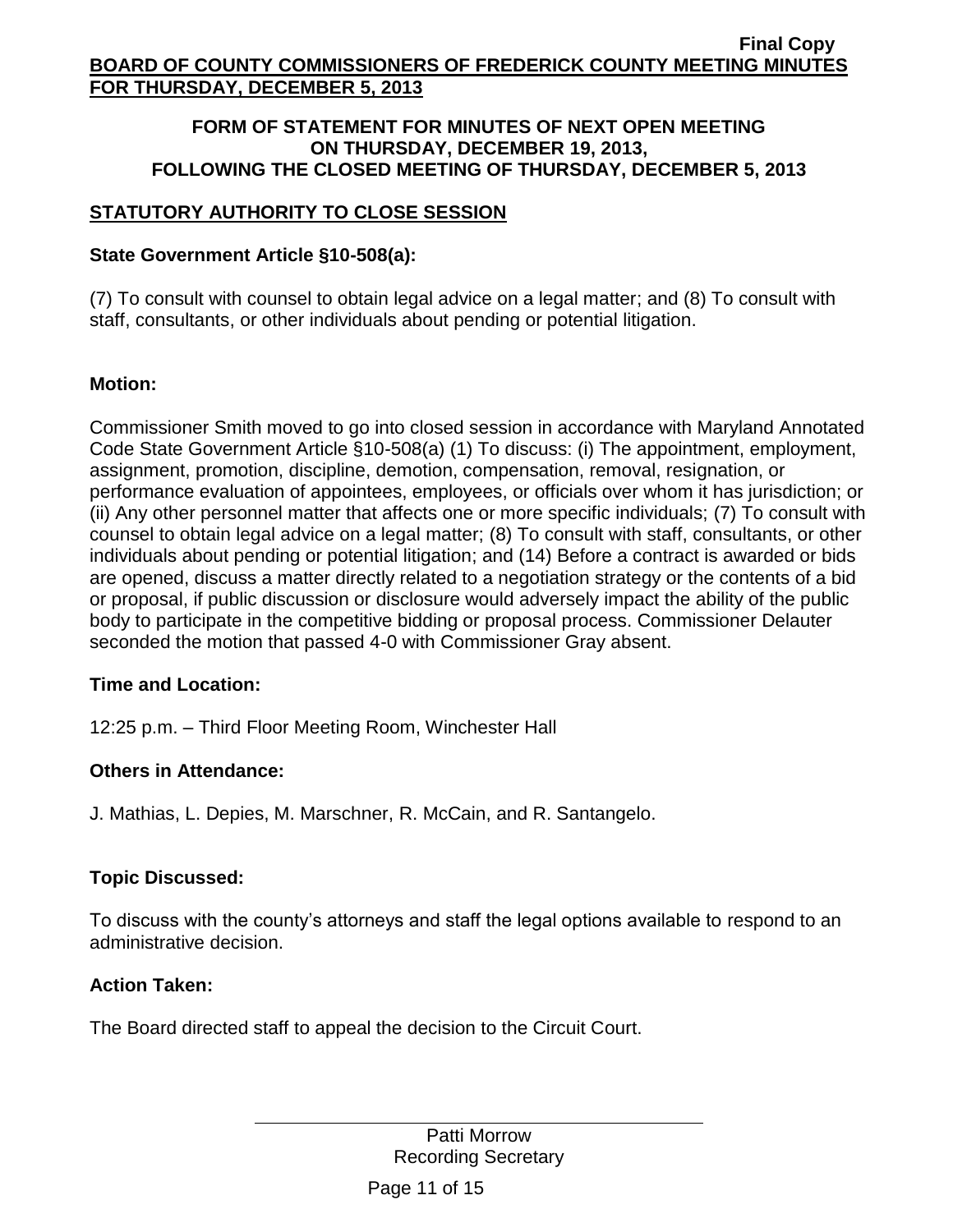# **FORM OF STATEMENT FOR CLOSING THE MEETING OF THURSDAY, DECEMBER 5, 2013**

# **STATUTORY AUTHORITY TO CLOSE SESSION**

## **State Government Article §10-508(a):**

(7) To consult with counsel to obtain legal advice on a legal matter; and (8) To consult with staff, consultants, or other individuals about pending or potential litigation.

# **Motion:**

Commissioner Smith moved to go into closed session in accordance with Maryland Annotated Code State Government Article §10-508(a) (1) To discuss: (i) The appointment, employment, assignment, promotion, discipline, demotion, compensation, removal, resignation, or performance evaluation of appointees, employees, or officials over whom it has jurisdiction; or (ii) Any other personnel matter that affects one or more specific individuals; (7) To consult with counsel to obtain legal advice on a legal matter; (8) To consult with staff, consultants, or other individuals about pending or potential litigation; and (14) Before a contract is awarded or bids are opened, discuss a matter directly related to a negotiation strategy or the contents of a bid or proposal, if public discussion or disclosure would adversely impact the ability of the public body to participate in the competitive bidding or proposal process. Commissioner Delauter seconded the motion that passed 4-0 with Commissioner Gray absent.

### **Time and Location:**

12:25 p.m. – Third Floor Meeting Room, Winchester Hall

### **Topic to be Discussed:**

To discuss with the county's attorneys and staff issues related to an upcoming public hearing.

.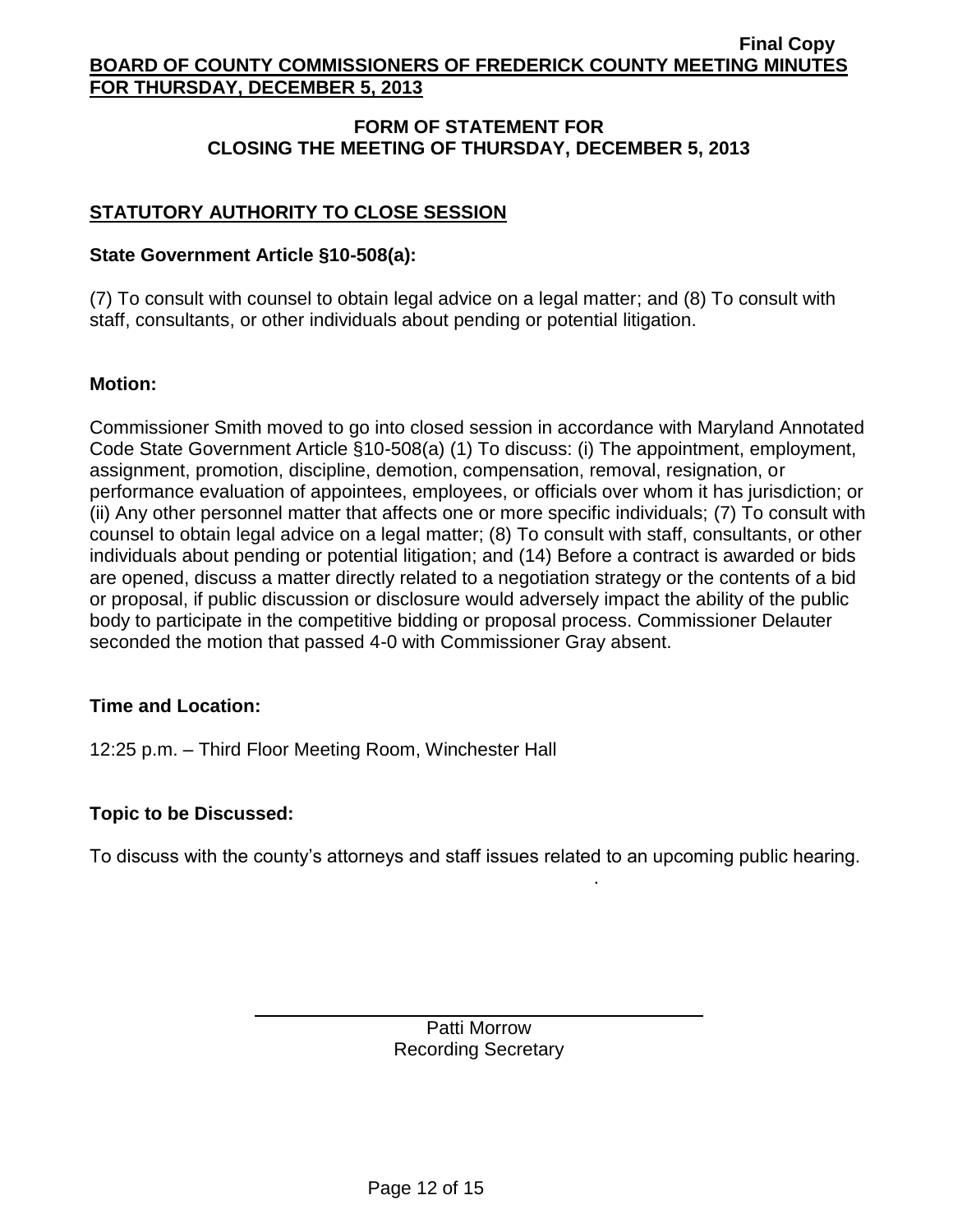#### **FORM OF STATEMENT FOR MINUTES OF NEXT OPEN MEETING ON THURSDAY, DECEMBER 19, 2013, FOLLOWING THE CLOSED MEETING OF THURSDAY, DECEMBER 5, 2013**

# **STATUTORY AUTHORITY TO CLOSE SESSION**

# **State Government Article §10-508(a):**

(7) To consult with counsel to obtain legal advice on a legal matter; and (8) To consult with staff, consultants, or other individuals about pending or potential litigation.

# **Motion:**

Commissioner Smith moved to go into closed session in accordance with Maryland Annotated Code State Government Article §10-508(a) (1) To discuss: (i) The appointment, employment, assignment, promotion, discipline, demotion, compensation, removal, resignation, or performance evaluation of appointees, employees, or officials over whom it has jurisdiction; or (ii) Any other personnel matter that affects one or more specific individuals; (7) To consult with counsel to obtain legal advice on a legal matter; (8) To consult with staff, consultants, or other individuals about pending or potential litigation; and (14) Before a contract is awarded or bids are opened, discuss a matter directly related to a negotiation strategy or the contents of a bid or proposal, if public discussion or disclosure would adversely impact the ability of the public body to participate in the competitive bidding or proposal process. Commissioner Delauter seconded the motion that passed 4-0 with Commissioner Gray absent.

### **Time and Location:**

12:25 p.m. – Third Floor Meeting Room, Winchester Hall

### **Others in Attendance:**

J. Mathias, L. Depies, R. McCain, K. Mitchell, J. Gugel, D. Superczynski, R. Burns and R. Santangelo.

# **Topic Discussed:**

To discuss with the county's attorneys and staff issues related to an upcoming public hearing.

### **Action Taken:**

No action was taken.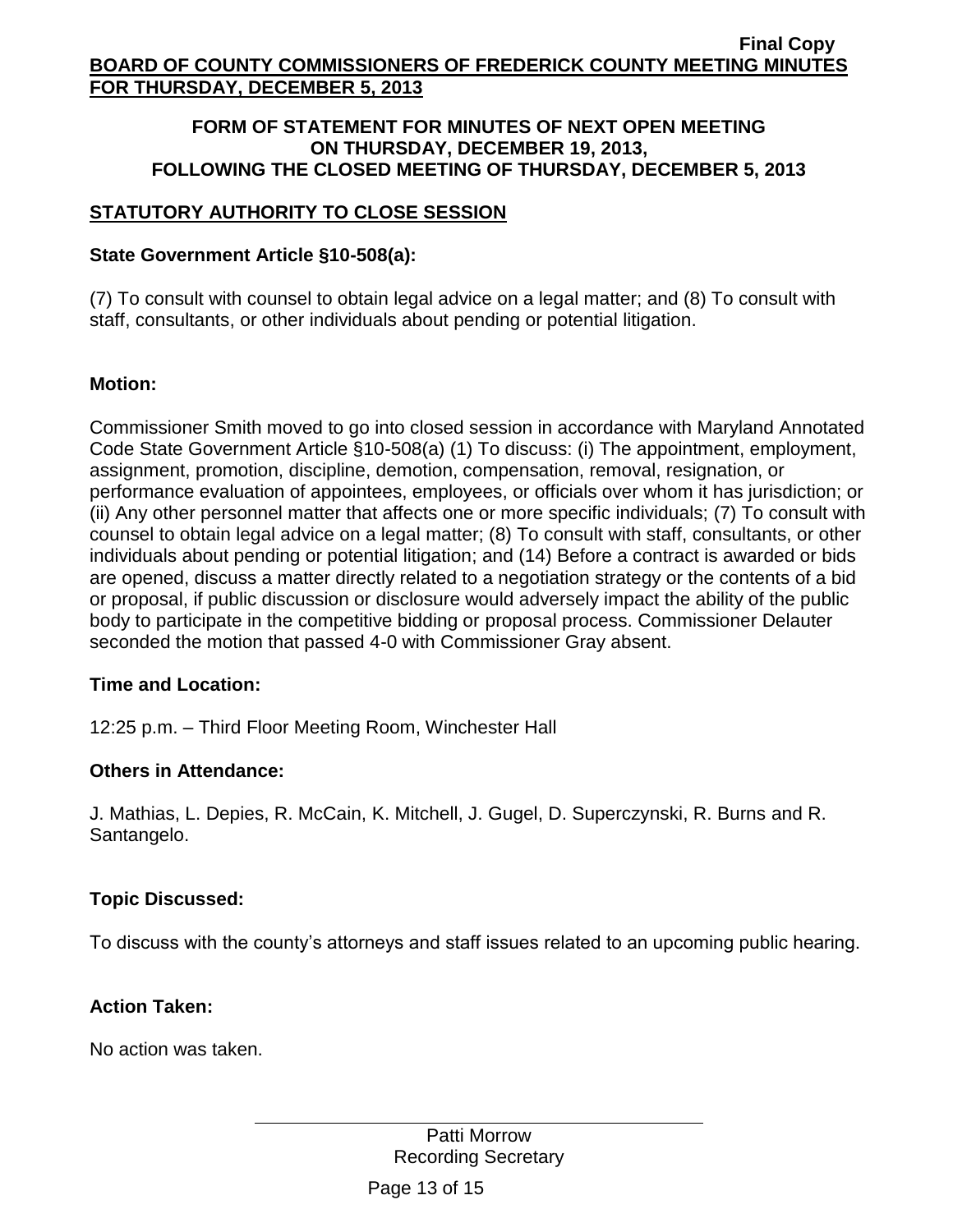# **FORM OF STATEMENT FOR CLOSING THE MEETING OF THURSDAY, DECEMBER 5, 2013**

# **STATUTORY AUTHORITY TO CLOSE SESSION**

# **State Government Article §10-508(a):**

(14) Before a contract is awarded or bids are opened, discuss a matter directly related to a negotiation strategy or the contents of a bid or proposal, if public discussion or disclosure would adversely impact the ability of the public body to participate in the competitive bidding or proposal process.

### **Motion:**

Commissioner Smith moved to go into closed session in accordance with Maryland Annotated Code State Government Article §10-508(a) (1) To discuss: (i) The appointment, employment, assignment, promotion, discipline, demotion, compensation, removal, resignation, or performance evaluation of appointees, employees, or officials over whom it has jurisdiction; or (ii) Any other personnel matter that affects one or more specific individuals; (7) To consult with counsel to obtain legal advice on a legal matter; (8) To consult with staff, consultants, or other individuals about pending or potential litigation; and (14) Before a contract is awarded or bids are opened, discuss a matter directly related to a negotiation strategy or the contents of a bid or proposal, if public discussion or disclosure would adversely impact the ability of the public body to participate in the competitive bidding or proposal process. Commissioner Delauter seconded the motion that passed 4-0 with Commissioner Gray absent.

### **Time and Location:**

12:25 p.m. – Third Floor Meeting Room, Winchester Hall

# **Topic to be Discussed:**

To consider the disposal of county surplus property.

Patti Morrow Recording Secretary .